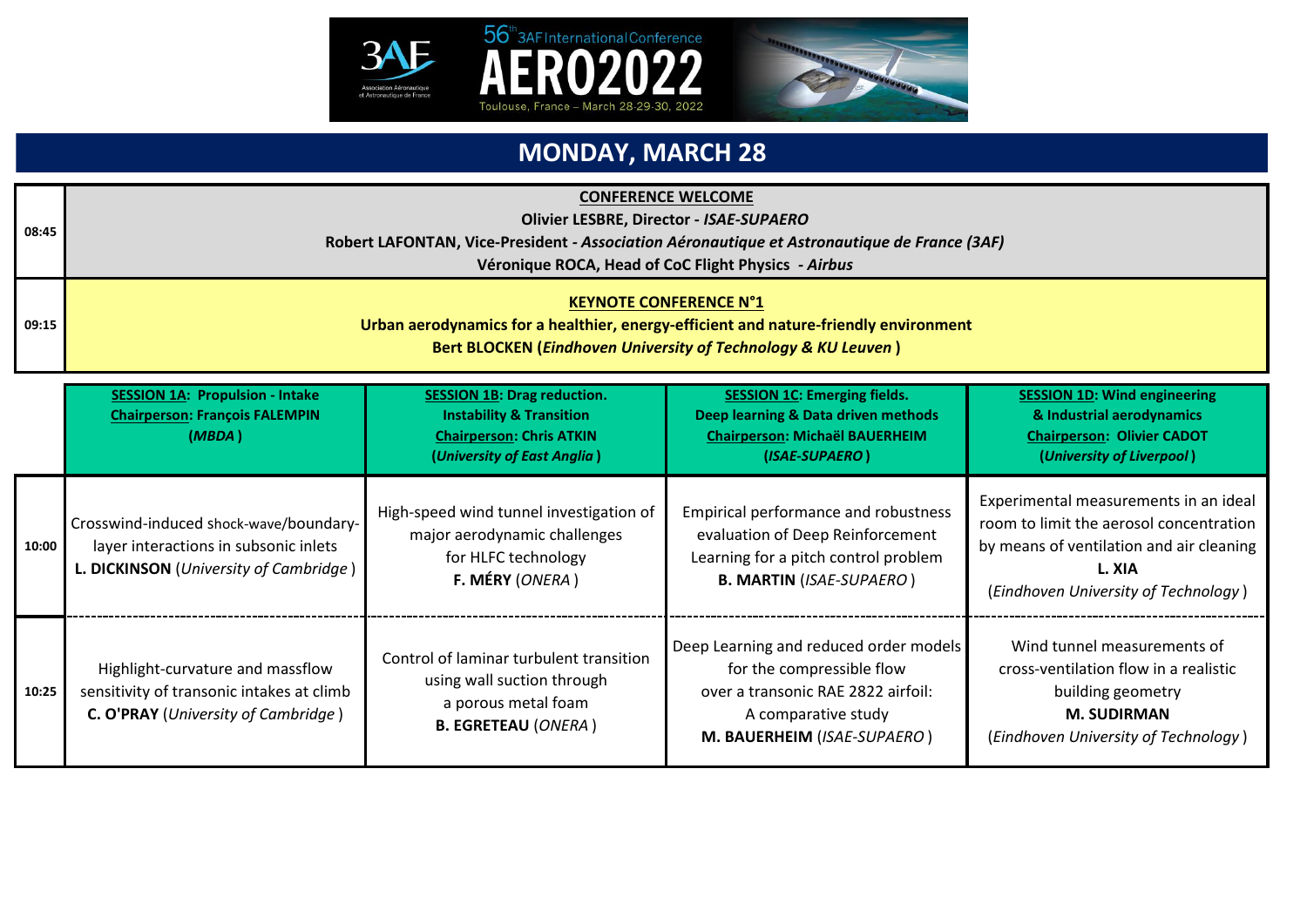



### **MONDAY, MARCH 28**

| 10:50 | Capturing intake ground vortex periodic<br>patterns with affordable CFD simulations<br><b>S. RAYNAL</b><br>(Capgemini Engineering)                                                                                                                                                          | Effect of tolerances of surface<br>irregularities on laminar-turbulent<br>transition for HLFC wings<br>A. FRANCO (DLR)                    | on turbofan engines<br>M. BERENS (TU Wien)                                                                                    | Airframe induced flow suppression effects Fluid-structure instability of a pendular 3D<br>bluff body in a turbulent flow<br>Y. HAFFNER (CSTB) |
|-------|---------------------------------------------------------------------------------------------------------------------------------------------------------------------------------------------------------------------------------------------------------------------------------------------|-------------------------------------------------------------------------------------------------------------------------------------------|-------------------------------------------------------------------------------------------------------------------------------|-----------------------------------------------------------------------------------------------------------------------------------------------|
| 11:15 | Intake ground vortex ingestion:<br>an investigation of intake size<br>and wind angle of incidence<br>on vortex characteristics<br><b>R. MENDONCA E COSTA</b><br>(Capgemini Engineering)                                                                                                     | Boundary layer transition over low<br>Reynolds number rotors: Effects of<br>freestream turbulence and roughness<br>T. JAROSLAWSKI (ONERA) | Data-driven augmentation of a<br>RANS turbulence model for<br>transonic flow prediction<br>F. JÄCKEL $(DLR)$                  | CFD modelling for drag reduction on<br>ocean fifty multihull class<br>A. BAYLE (Capgemini Engineering)                                        |
| 11:40 | Effect of isolated holes on the<br>Experimental characterization of intake<br>ground vortex ingestion under crosswind<br>laminar-turbulent transition of an<br>conditions in wind tunnel<br>incompressible boundary layer<br><b>K. IGNATOWICZ</b><br>S. COURTINE(CSTB)<br>J. METHEL (ONERA) |                                                                                                                                           | Data driven calibration of RANS<br>heat transfer prediction on a<br>curved rough surface<br>(Ecole de Technologie Supérieure) |                                                                                                                                               |
| 12:05 | <b>LUNCH</b>                                                                                                                                                                                                                                                                                |                                                                                                                                           |                                                                                                                               |                                                                                                                                               |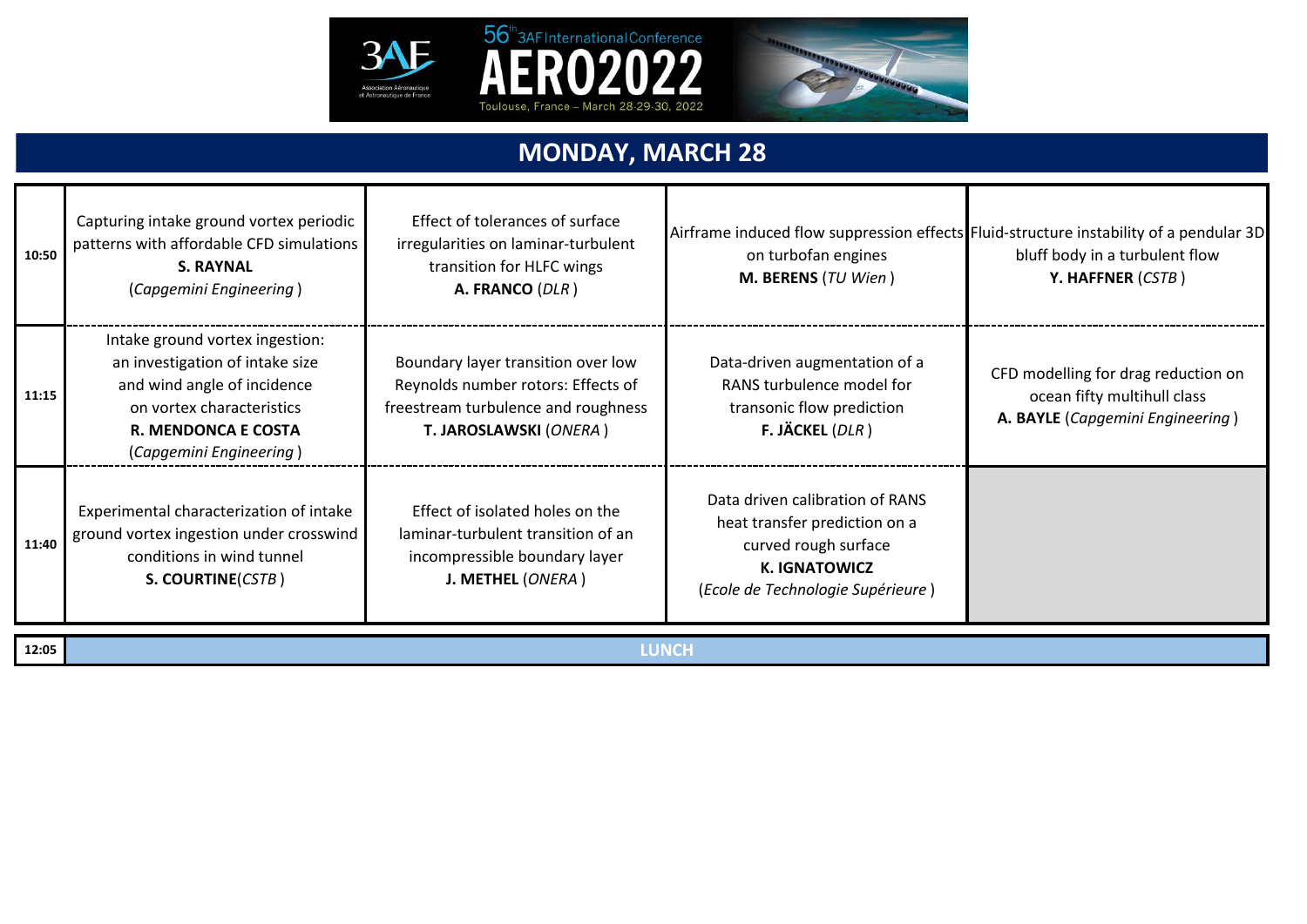



## **MONDAY, MARCH 28**

| 13:30 | <b>KEYNOTE CONFERENCE N°2</b><br><b>Expanding natural laminar flow for reduced aircraft emissions</b><br><b>Jeffrey CROUCH (Boeing)</b>                                                                                                                                                                                                                                                                                                                                                                   |                                                                                                                                         |                                                                                                                                                                           |                                                                                                                                                                              |
|-------|-----------------------------------------------------------------------------------------------------------------------------------------------------------------------------------------------------------------------------------------------------------------------------------------------------------------------------------------------------------------------------------------------------------------------------------------------------------------------------------------------------------|-----------------------------------------------------------------------------------------------------------------------------------------|---------------------------------------------------------------------------------------------------------------------------------------------------------------------------|------------------------------------------------------------------------------------------------------------------------------------------------------------------------------|
|       | <b>SESSION 2A: Propulsion.</b><br><b>SESSION 2B: Drag Reduction.</b><br><b>SESSION 2C: Emerging Fields.</b><br><b>SESSION 2D: Automotive</b><br><b>Novel Architecture, Design &amp; Optimisation</b><br><b>Instability &amp; Transition</b><br><b>Bio-inspiration &amp; Morphing</b><br><b>Chairperson: Philippe GILOTTE</b><br><b>Chairperson: Sébastien DUPLAA</b><br><b>Chairperson: Estelle PIOT</b><br><b>Chairperson: Marianna BRAZA</b><br>(Plastic Omnium)<br>(ISAE-SUPAERO)<br>(ONERA)<br>(IMFT) |                                                                                                                                         |                                                                                                                                                                           |                                                                                                                                                                              |
| 14:15 | Towards the design and optimisation of<br>future compact aero-engines:<br>Intake/fancowl trade-off investigation<br>F. TEJERO (Cranfield University)                                                                                                                                                                                                                                                                                                                                                      | Neural prediction model for transition<br>onset of a boundary layer<br>in presence of 2D surface defects<br>A. ROUVIERE (ONERA)         | On bio-inspired induced<br>drag reduction techniques<br>E. GOWREE (ISAE-SUPAERO)                                                                                          | Adaptive drag reduction of a flat-backed<br>Ahmed body in variable pitch<br>and cross-wind configurations<br>with trailing edge spoilers<br>Y. FAN (University of Liverpool) |
| 14:40 | Aerodynamic Optimisation of Civil Aero-<br><b>Engine Nacelles by Dimensionality</b><br>Reduction and Multi-Fidelity Techniques<br>F. TEJERO (Cranfield University)                                                                                                                                                                                                                                                                                                                                        | Analysis of bypass transition process using<br>Large Eddy Simulations<br>A. VEILLEUX (ONERA)                                            | Effect of sharp edges on the unsteady<br>flow and aerodynamic performances<br>of a boxfish, towards bio-inspired<br>low-drag bluff bodies<br>M.-L. VIOLLET (ISAE-SUPAERO) | CFD analysis of computational parameters<br>on 3D steady RANS simulations of the<br>DrivAer model<br>P. QIN (Eindhoven University of<br>Technology)                          |
| 15:05 | Aerodynamic optimization of the exhaust<br>system of an aft-mounted boundary layer<br>ingestion propulsor<br>J. MATESANZ-GARCÍA<br>(Cranfield University)                                                                                                                                                                                                                                                                                                                                                 | Numerical study of boundary-layer<br>transition in a high-subsonic<br>organic vapor flow<br>A. BIENNER<br>(Arts et Métiers - ParisTech) | Spanwise lift and gust control via arrays of<br>bio-inspired individually actuated<br>pneumatic flaplets<br>A. COURT (City, University of London)                         |                                                                                                                                                                              |
| 15:30 | <b>COFFEE BREAK</b>                                                                                                                                                                                                                                                                                                                                                                                                                                                                                       |                                                                                                                                         |                                                                                                                                                                           |                                                                                                                                                                              |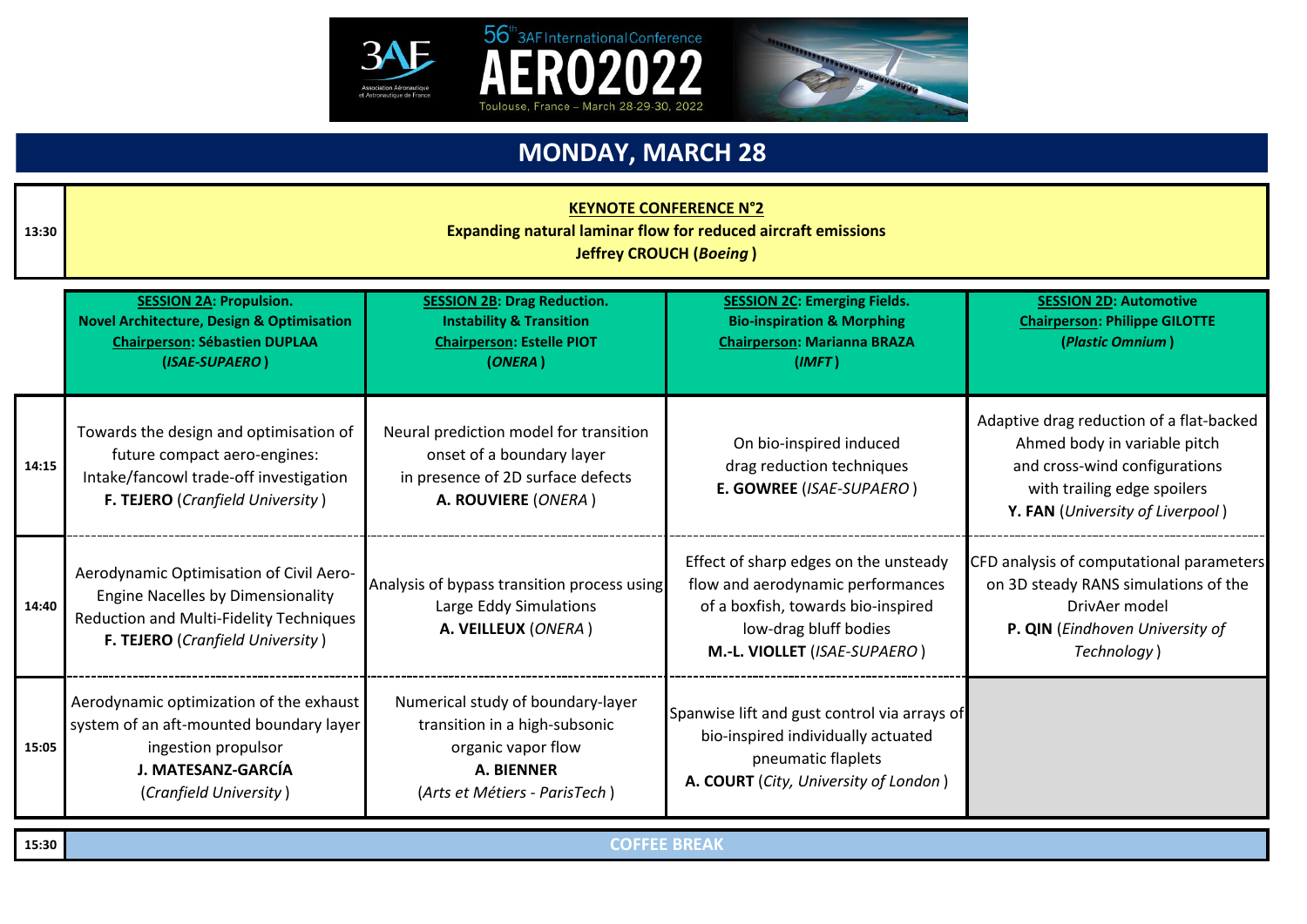



## **MONDAY, MARCH 28**

Toulouse, France - March 28-29-30, 2022

| 16:00 | Analysis of a conceptual blended<br>Wing Body Aircraft:<br>BLI engine enstallation effects<br><b>B. COYLE (ISAE-SUPAERO)</b>                 | On the coupling of a $\gamma$ -based transition<br>transport model to the negative<br>Spalart-Allmaras turbulence model<br>D. FRANÇOIS (DLR) | Bio-inspired vortex-lift for<br>enhanced manoeuvrability<br>M. BAUERHEIM (ISAE-SUPAERO)                                                                                                         | New eCar Chilowsky<br>M. AGUILAR (Xplorair Aerospace)                                                                                                               |
|-------|----------------------------------------------------------------------------------------------------------------------------------------------|----------------------------------------------------------------------------------------------------------------------------------------------|-------------------------------------------------------------------------------------------------------------------------------------------------------------------------------------------------|---------------------------------------------------------------------------------------------------------------------------------------------------------------------|
| 16:25 | Development of a panel method<br>for preliminary design of<br>Aero-Propulsive Systems<br>A. JOKSIMOVIĆ (ISAE-SUPAERO)                        | Characterisation of bursts in a turbulent<br>boundary layer over circular cavities<br>F. SCARANO (ISAE-SUPAERO)                              | Physical analysis on the transonic<br>interaction of electroactive morphing<br>concepts on an A320 type wing<br>by numerical simulation at<br>high Reynolds number<br>C. JIMÉNEZ-NAVARRO (IMFT) | Stabilizing effect of a simple base bleed<br>on the bistable wake of a<br>square-back bluff body<br>T. I. KHAN<br>(Khalifa University of Science and<br>Technology) |
| 16:50 | Aerodynamic analysis of an All Electric<br>powered blended Wing Body Aircraft with<br>anti-bird strike device<br>T. WAN (Tamkang University) | Boundary layer instabilities in swept flow<br>around ONERA-D aerofoil<br>E. KITZINGER (ONERA)                                                | Three-dimensional effects of a morphing<br>wing using electroactive trailing-edge<br>actuations with hybrid RANS/LES (DDES-<br>OES) modelling<br>A. MAROUF (ICUBE)                              | Thrust effect in the aerodynamic<br>sensitivity of an Ahmed body<br>to cross winds<br><b>O. CADOT</b> (University of Liverpool)                                     |
| 17:15 | Laminarity: A promising way to meet<br>future environmental challenges<br>T. DELILLE (Dassault Aviation)                                     |                                                                                                                                              | Aerodynamic performance through<br>frequency wobulation applied in the near<br>trailing edge region of a morphing A320<br>wing at high Reynolds number<br>C. ROUAIX (IMFT)                      |                                                                                                                                                                     |
| 17:40 | <b>END OF SESSIONS</b>                                                                                                                       |                                                                                                                                              |                                                                                                                                                                                                 |                                                                                                                                                                     |
| 18:30 | <b>WELCOME RECEPTION - Hotel de Ville, Toulouse</b>                                                                                          |                                                                                                                                              |                                                                                                                                                                                                 |                                                                                                                                                                     |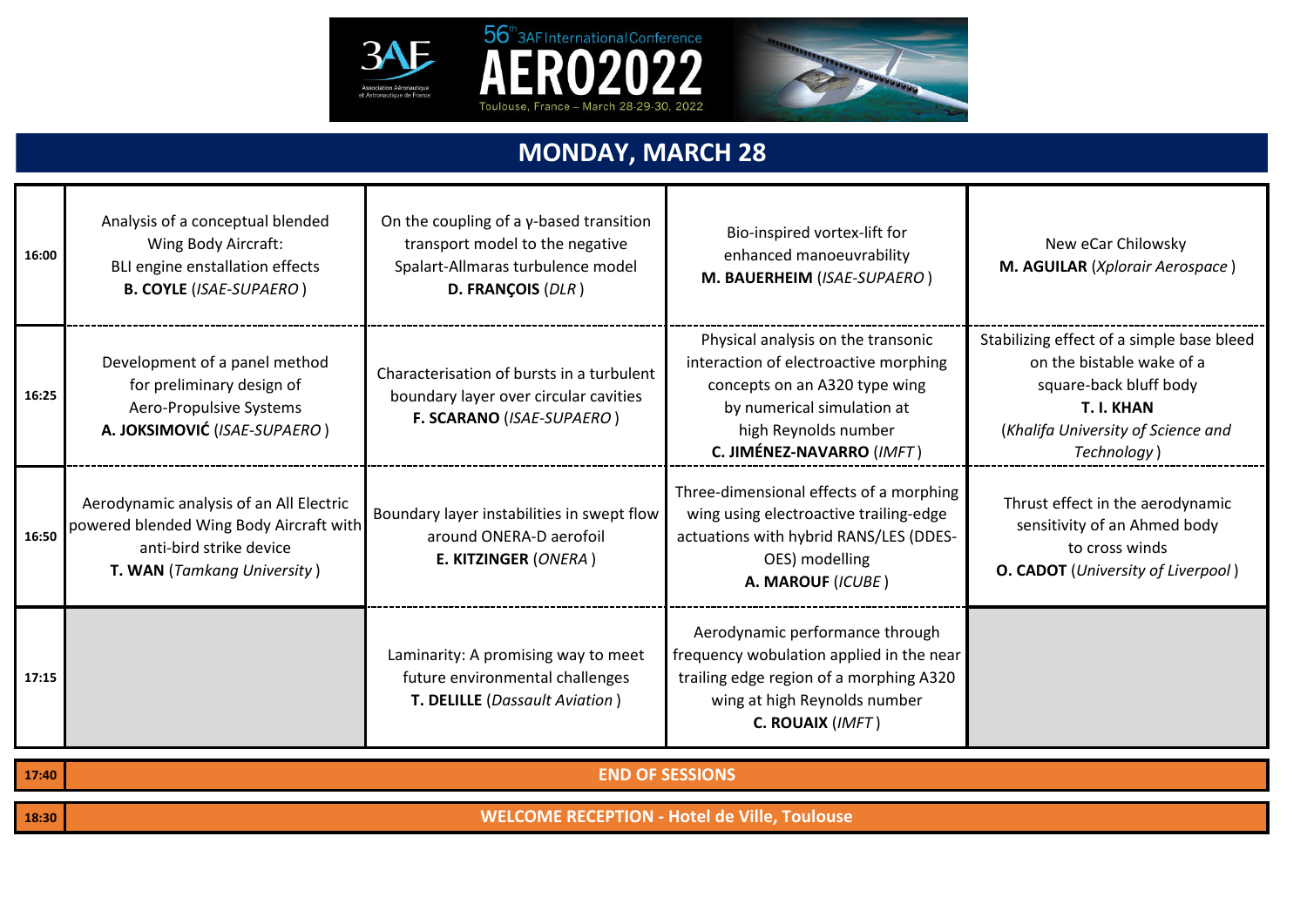



#### **KEYNOTE CONFERENCE N°3**

**Climate impact of aviation and mitigation options Volker GREWE (***DLR, Institut für Physik der Atmosphäre* **)**

|       | <b>SESSION 3A: Propulsion.</b><br><b>Propellers &amp; Rotary machines</b><br><b>Chairperson: Philippe BEAUMIER</b><br>(ONERA)                                                                                                      | <b>SESSION 3B: Load Control.</b><br><b>Experimental techniques &amp; flow separation</b><br><b>Chairperson: Israel WYGNANSKI</b><br>(University of Arizona) | <b>SESSION 3C: Numerical methods</b><br><b>Chairperson: Jean-François BOUSSUGE</b><br>(CERFACS)            | <b>SESSION 3D: Climate impact</b><br><b>Chairperson: Nicolas GOURDAIN</b><br>(ISAE-SUPAERO)                             |
|-------|------------------------------------------------------------------------------------------------------------------------------------------------------------------------------------------------------------------------------------|-------------------------------------------------------------------------------------------------------------------------------------------------------------|------------------------------------------------------------------------------------------------------------|-------------------------------------------------------------------------------------------------------------------------|
| 10:00 | Airfoil importance for propeller<br>optimized design<br>O. GUR (Israel Aerospace Industry)                                                                                                                                         | An investigation of data convergence and<br>processing techniques in<br><b>LASER Doppler Velocimetry</b><br>E. DURAN GARCIA (ESTACALAB)                     | Aerodynamics exergy formulation<br>for unsteady flows<br>J.-P. RUSCIO (ISAE-SUPAERO)                       | Mixing of a jet in a vortex wake under<br>atmospheric stratification<br>P. SAULGEOT (ONERA)                             |
| 10:25 | Numerical and experimental investigation<br>of wingtip-mounted propellers<br>C. NARDARI (Dassault Systèmes)                                                                                                                        | Design of a freely rotating wind tunnel<br>test bench for dynamic coefficients<br>measurements<br>L. MULLER (ISL)                                           | Epsilon V3: Exergy-based aerodynamic<br>analysis tool for CFD and WTT data<br>M. A. AGUIRRE (ISAE-SUPAERO) | Impact of global warming on aircraft<br>aerodynamics and engine thrust<br>at take-off conditions<br>S. SALLES (CERFACS) |
| 10:50 | A new wind tunnel for bypass transition<br>Proposed active flow enabled<br>design, manufacturing and<br>hybrid tilt propeller / tilt wing aircraft<br>characterization<br>L. TAUBERT (University of Arizona)<br>Y. DASWANI (ONERA) |                                                                                                                                                             | Exergy analysis of a delta wing:<br>a challenging test case<br>M. A. AGUIRRE (ISAE-SUPAERO)                | Exploring climate-optimized trajectories<br>in order to reduce<br>aviation's climate impact<br>S. MATTHES (DLR)         |
| 11:15 | <b>COFFEE BREAK</b>                                                                                                                                                                                                                |                                                                                                                                                             |                                                                                                            |                                                                                                                         |

**09:15**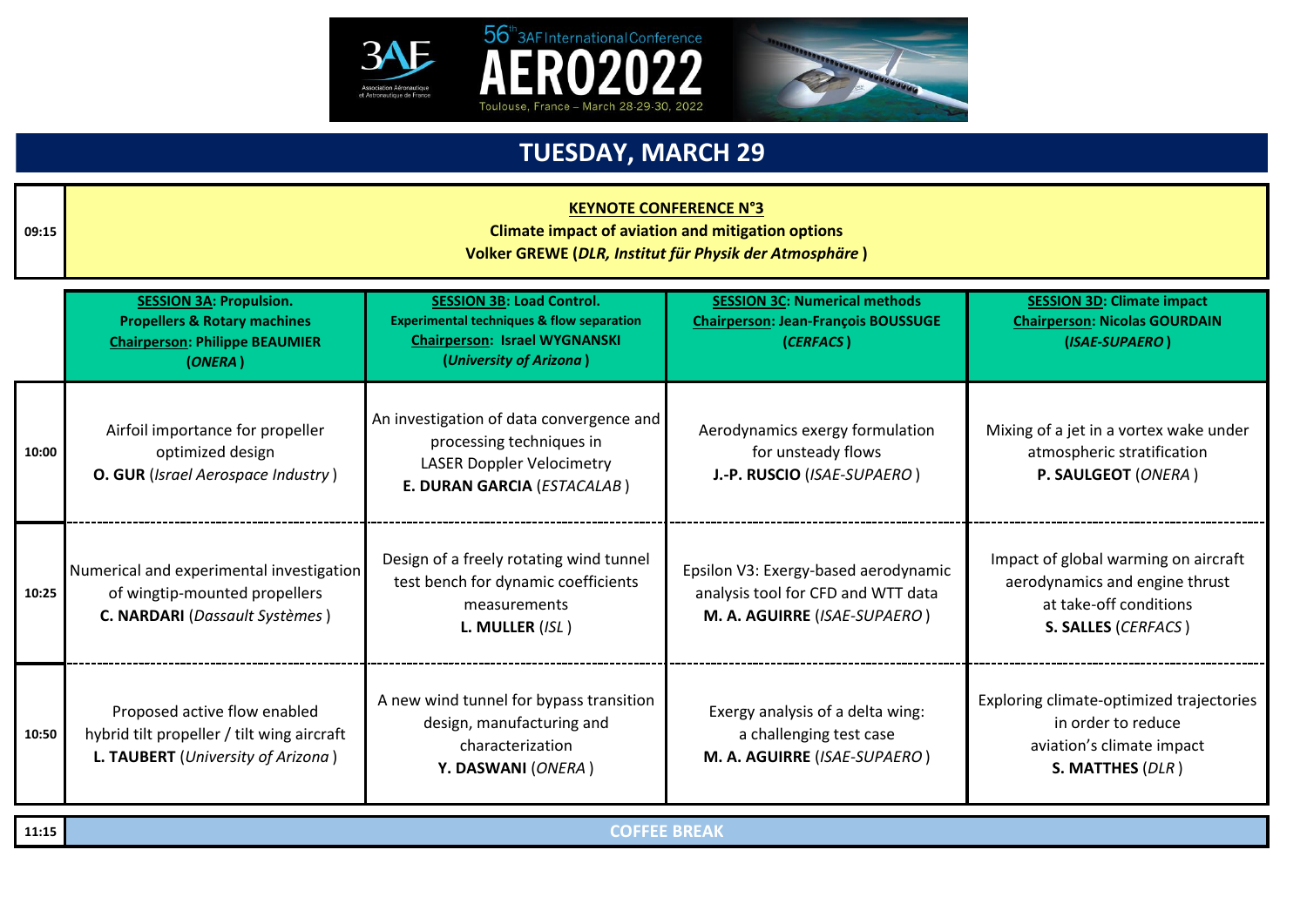



| 11:45 | S-duct turbomachinery simulations using<br>the Lattice Boltzmann Method<br>T. GIANOLI (CERFACS)                                                                                                                                                                                                                        | Wind-tunnel-in-the-loop optimization<br>of separation control parameters -<br>An exploratory study<br>M. THIEME (TU Berlin)    | Numerical aerodynamic performance<br>assessment of HLFC wing configurations<br>using far-field drag analysis<br>I. PETROPOULOS (ONERA) | Aviation and climate:<br>the state-of-the-art<br>J. FONTANE (ISAE-SUPAERO) |
|-------|------------------------------------------------------------------------------------------------------------------------------------------------------------------------------------------------------------------------------------------------------------------------------------------------------------------------|--------------------------------------------------------------------------------------------------------------------------------|----------------------------------------------------------------------------------------------------------------------------------------|----------------------------------------------------------------------------|
| 12:10 | On the possibility of new design<br>solution for UHBR. Extension to<br>the counter-rotating propellers<br>C. SANDU (COMOTI)                                                                                                                                                                                            | Unsteady CFD simulations of a<br>synthetic jet for flow control around<br>a high-lift wing-flap system<br>H. D. TRUONG (ICUBE) | P-design improvement using<br>the DPSM method<br>J.-P. BARBOT (Laboratory SATIE)                                                       |                                                                            |
| 12:35 | Optimizing the internal design of a<br>miniaturized fluidic oscillator for<br>Validation of a nonlinear Vortex Lattice<br>active flow control over a scaled<br>Method for multiple wing sweep angle<br>NACA-4412 airfoil<br>configurations<br>V. LIGUORI (ONERA)<br><b>G. LOPEZ QUESADA</b><br>(Institut Clément Ader) |                                                                                                                                |                                                                                                                                        |                                                                            |
| 13:00 |                                                                                                                                                                                                                                                                                                                        | <b>LUNCH</b>                                                                                                                   |                                                                                                                                        |                                                                            |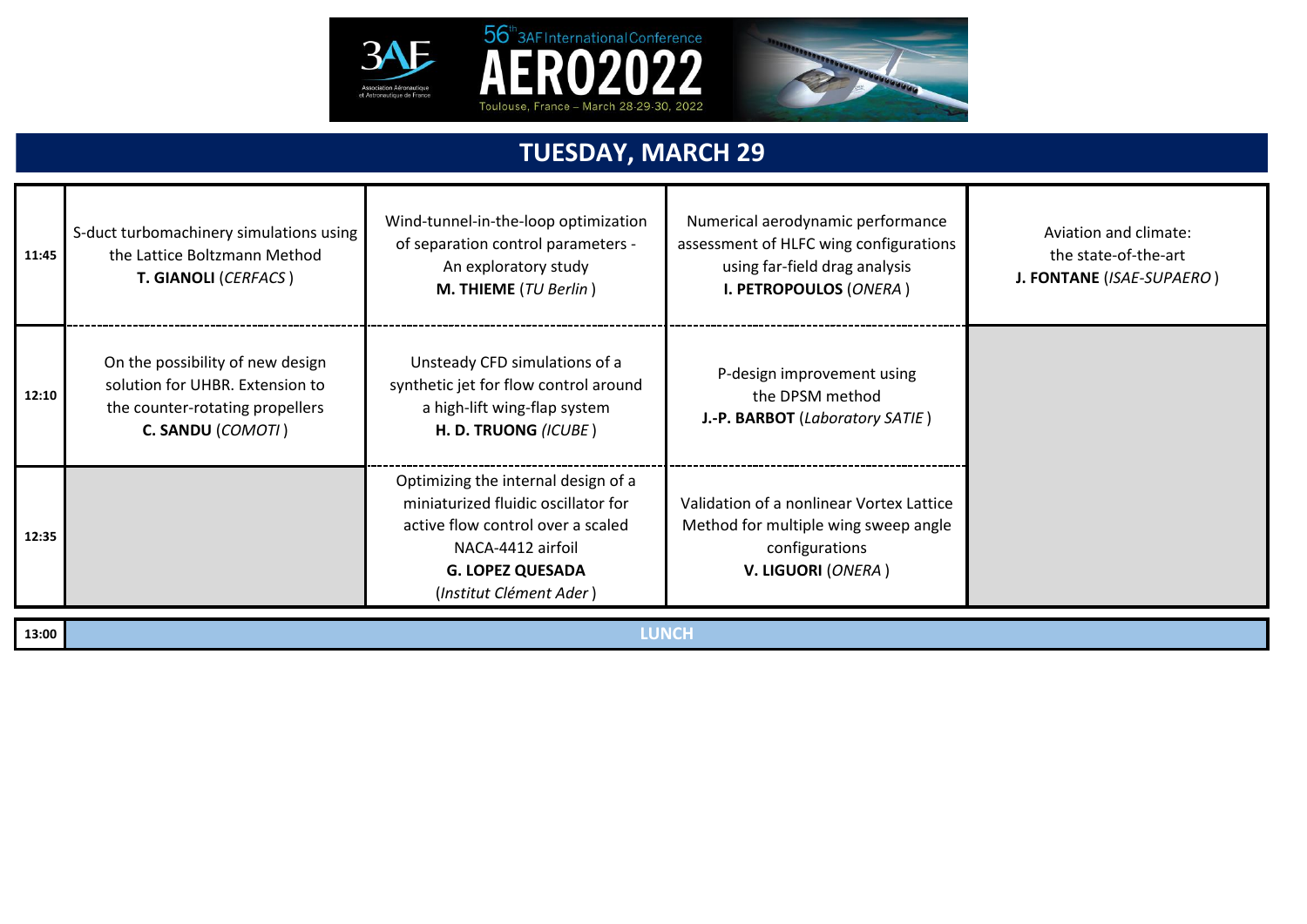



| 14:15 | <b>KEYNOTE CONFERENCE N°4</b><br>Towards energy efficient air transportation<br><b>Denis DARRACQ (Airbus)</b>                                                                                                                                                                                                                                                                                                                                                              |                                                                                                                                            |                                                                                                                                               |                                                                                                                                                                                      |
|-------|----------------------------------------------------------------------------------------------------------------------------------------------------------------------------------------------------------------------------------------------------------------------------------------------------------------------------------------------------------------------------------------------------------------------------------------------------------------------------|--------------------------------------------------------------------------------------------------------------------------------------------|-----------------------------------------------------------------------------------------------------------------------------------------------|--------------------------------------------------------------------------------------------------------------------------------------------------------------------------------------|
|       | <b>SESSION 4C: Numerical simulations.</b><br><b>SESSION 4D: Renewable energy</b><br><b>SESSION 4A: Aerodynamics design</b><br><b>SESSION 4B: Load control.</b><br>& Optimisation<br><b>Chairperson: Francis DUPOIRIEUX</b><br><b>Perturbation &amp; Unsteadiness</b><br><b>Chairperson: Paola CINNELLA</b><br><b>Chairperson: Eric LAURENDEAU</b><br><b>Chairperson: Valérie FERRAND</b><br>(Sorbonne Université)<br>(ONERA)<br>(Polytechnique Montréal)<br>(ISAE-SUPAERO) |                                                                                                                                            |                                                                                                                                               |                                                                                                                                                                                      |
| 15:00 | Aerodynamic shape optimization<br>of a short-medium range<br><b>Blended Wing Body Aircraft</b><br>Q. BENNEHARD (ONERA)                                                                                                                                                                                                                                                                                                                                                     | Aerodynamic analysis of transitional<br>wings encountering high amplitude<br>streamwise gust<br>V. FERRAND (ISAE-SUPAERO)                  | Evaluation of turbulence modelling<br>for subsonic vortex interaction on<br>multi delta wing configuration<br>E. GUILMINEAU (Centrale Nantes) | Drag reduction of lift-type vertical axis<br>wind turbine with Gurney flap by<br>three-dimensional modification of slits<br><b>B. CHANDRA</b><br>(University of The West of England) |
| 15:25 | A LO Aerodynamic model for aircraft<br>multidisciplinary design and<br>optimization process<br>F. MOËNS (ONERA)                                                                                                                                                                                                                                                                                                                                                            | Development of nonlinear transverse<br>wing-gust models for<br>urban environments<br><b>C. BONNET</b><br>(Georgia Institute of Technology) | Computational study of supersonic<br>overexpanded impinging air jets<br>G. CRENN (ESTACA)                                                     | On the estimation of the angle of attack<br>for cross-flow wind turbines<br><b>H. FELLOUAH</b><br>(Université de Sherbrooke)                                                         |
| 15:50 | Study of aircraft loads dependence with<br>Joined Wing UAV Surrogate-based<br>respect to wind gusts using fast nonlinear<br>Aerodynamic Optimization for<br>static aeroelastic method<br>Maximum Range<br><b>O. CHANDRE-VILA</b><br><b>M. NOVAK</b> ( $TU$ Wien)<br>(Airbus Operations)                                                                                                                                                                                    |                                                                                                                                            | Effect of angle of roll on the development<br>of forebody<br>asymmetric vortices<br>M. FERCHICHI (Université de Sherbrooke)                   | Numerical analysis and comparison of<br>flow structures produced by vane and rod<br>type vortex generators on a<br>wind turbine airfoil<br>N. TIWARI (Polish Academy of Sciences)    |

**16:15**

**COFFEE BREAK**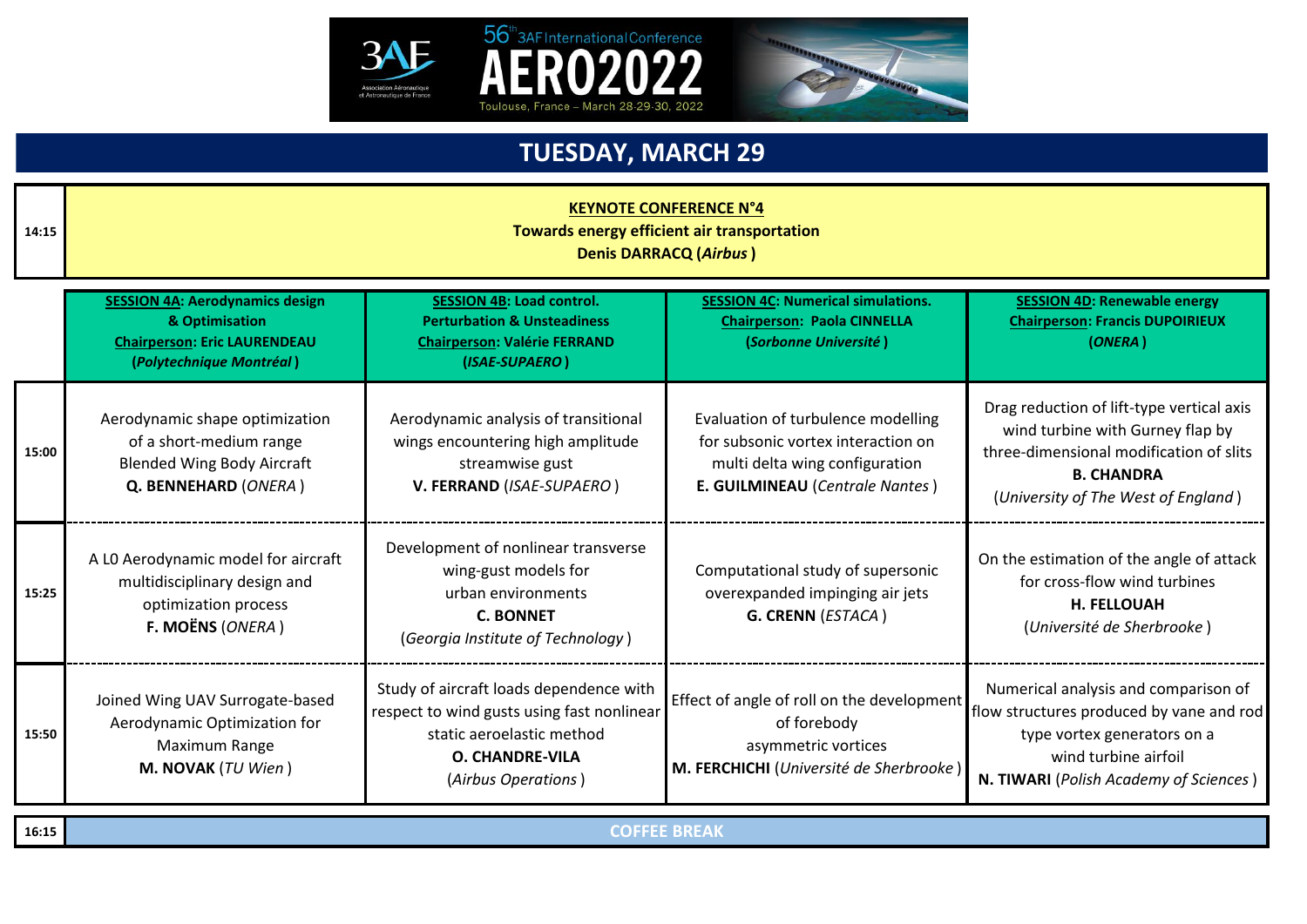



| 16:45 | A surrogate modelling of aileron and<br>spoiler deflections in the low speed flight<br>regime using the<br>Linear Frequency Domain (LFD) method<br>K. GOVINDAN (DLR) | Simulation of the effect of a vertical gust<br>on the flow around a thin airfoil by<br>discrete vortex method<br><b>V. VIDELIER</b><br>(École de l'air et de l'espace) | An innovative technique for the<br>characterization of MILD combustion<br>recirculation rates<br><b>G. MILLOT</b> (Capgemini Engineering)                        | H-Darrieus vertical axis wind turbine<br>power prediction model using the<br>Lattice Boltzmann approach<br>K. VENKATRAMAN (Université de<br>Sherbrooke   Von Karman Institute) |  |
|-------|----------------------------------------------------------------------------------------------------------------------------------------------------------------------|------------------------------------------------------------------------------------------------------------------------------------------------------------------------|------------------------------------------------------------------------------------------------------------------------------------------------------------------|--------------------------------------------------------------------------------------------------------------------------------------------------------------------------------|--|
| 17:10 | CAD-consistent aerodynamic design via<br>the isogeometric paradigm<br><b>R. DUVIGNEAU</b><br>(Université Côte d'Azur)                                                | Numerical investigations of laminar<br>separation bubbles under the influence of<br>periodic gusts<br>D. OHNO (University of Stuttgart)                                | CFD retro-propulsion simulation<br>with FLUSEPA code<br>D. PUECH (ArianeGroup)                                                                                   | Development of a generalized<br>optimization architecture for<br>wind energy systems<br>A. BRAVO SANCHEZ (Capgemini<br>Engineering)                                            |  |
| 17:35 | Design and optimization of long range<br>guided ammunition<br>S. BAGY (ISL)                                                                                          | On the possibility to use flutter for<br>creating lift and propulsion at city drones<br>A. TRIFU (COMOTI)                                                              | Numerical modelling of Helicopter engine<br>soak-back phase using a coupled high-<br>fidelity/1D nodal network approach<br>S. BOULESTEIX (Capgemini Engineering) |                                                                                                                                                                                |  |
| 18:00 | <b>END OF SESSIONS</b>                                                                                                                                               |                                                                                                                                                                        |                                                                                                                                                                  |                                                                                                                                                                                |  |
| 19:30 | <b>BANQUET &amp; AWARD CEREMONY</b>                                                                                                                                  |                                                                                                                                                                        |                                                                                                                                                                  |                                                                                                                                                                                |  |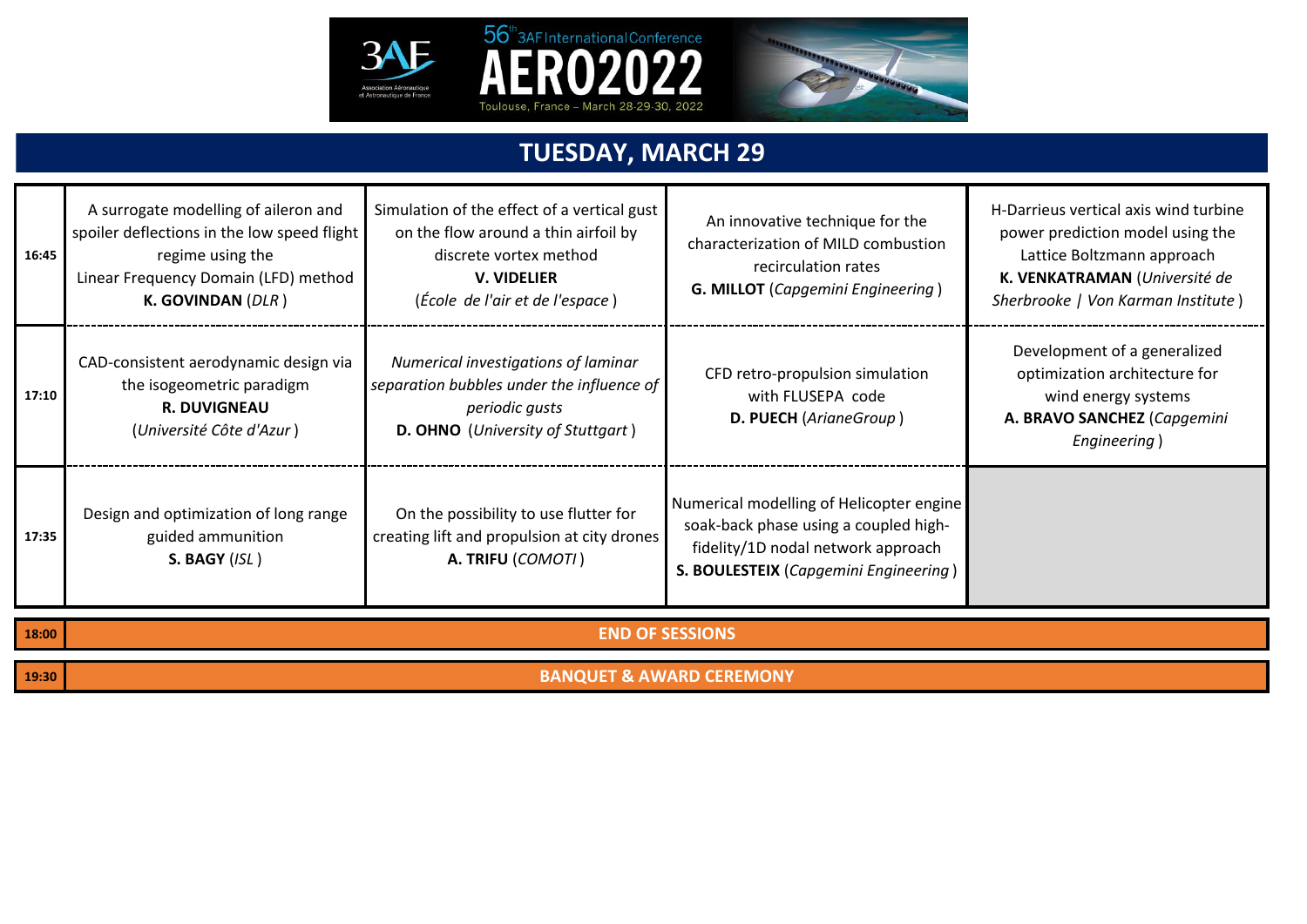



### **WEDNESDAY, MARCH 30**

56<sup>th</sup> 3AF International Conference

Toulouse, France - March 28-29-30, 2022

| 09:15 | <b>KEYNOTE CONFERENCE N°5</b><br>The challenge of climate neutrality in aviation<br><b>Philippe NOVELLI (ONERA)</b>                  |                                                                                                                                                                   |                                                                                                                                          |  |  |
|-------|--------------------------------------------------------------------------------------------------------------------------------------|-------------------------------------------------------------------------------------------------------------------------------------------------------------------|------------------------------------------------------------------------------------------------------------------------------------------|--|--|
|       | <b>SESSION 5A: Aeroacoustics</b><br><b>Chairperson: Denis GÉLY</b><br>(ONERA)                                                        | <b>SESSION 5B: Load control.</b><br>Shock-wave/boundary-layer interaction<br><b>Chairperson: Holger BABINSKY</b><br>(University of Cambridge)                     | <b>SESSION 5C: Aerothermal</b><br><b>Chairperson: Émilie JÉRÔME</b><br>(Armament General Directorate - DGA)                              |  |  |
| 10:00 | Aeroacoustic study of a low Reynolds<br>number rotor using LES<br>D. VITTAL-SHENOY (ISAE-SUPAERO)                                    | Effect of shock-control bumps on oblique<br>shock-wave / turbulent<br>boundary layer interactions<br>J. BULUT (TU Delft)                                          | Aerothermal jet simulations using the<br>Lattice Boltzmann Method<br>M. NGUYEN (CERFACS)                                                 |  |  |
| 10:25 | Low and High-fidelity approaches for low<br>noise eVTOL modeling and design<br><b>L. SANKAR</b><br>(Georgia Institute of Technology) | Non-linearities in the low-frequency<br>dynamics of transitional shock-wave /<br>boundary-layer interactions<br><b>M. MAURIELLO</b><br>(Aix-Marseille Université) | Aerodynamic effects of a wing surface<br>heat exchanger<br>A. HABERMANN<br>(Bauhaus Luftfahrt e.V.)                                      |  |  |
| 10:50 | Experimental investigation of rotor-<br>airframe interaction noise at<br>low Reynolds number<br>R. GOJON (ISAE-SUPAERO)              | Porous bleed boundary conditions for<br>shock-induced boundary-layer separation<br>control<br>J. GIEHLER (ONERA)                                                  | Numerical aero-thermal modelling for<br>improvement of infra-red measurement<br>of laminar-turbulent transition<br>O. VERMEERSCH (ONERA) |  |  |
| 11:15 | <b>COFFEE BREAK</b>                                                                                                                  |                                                                                                                                                                   |                                                                                                                                          |  |  |